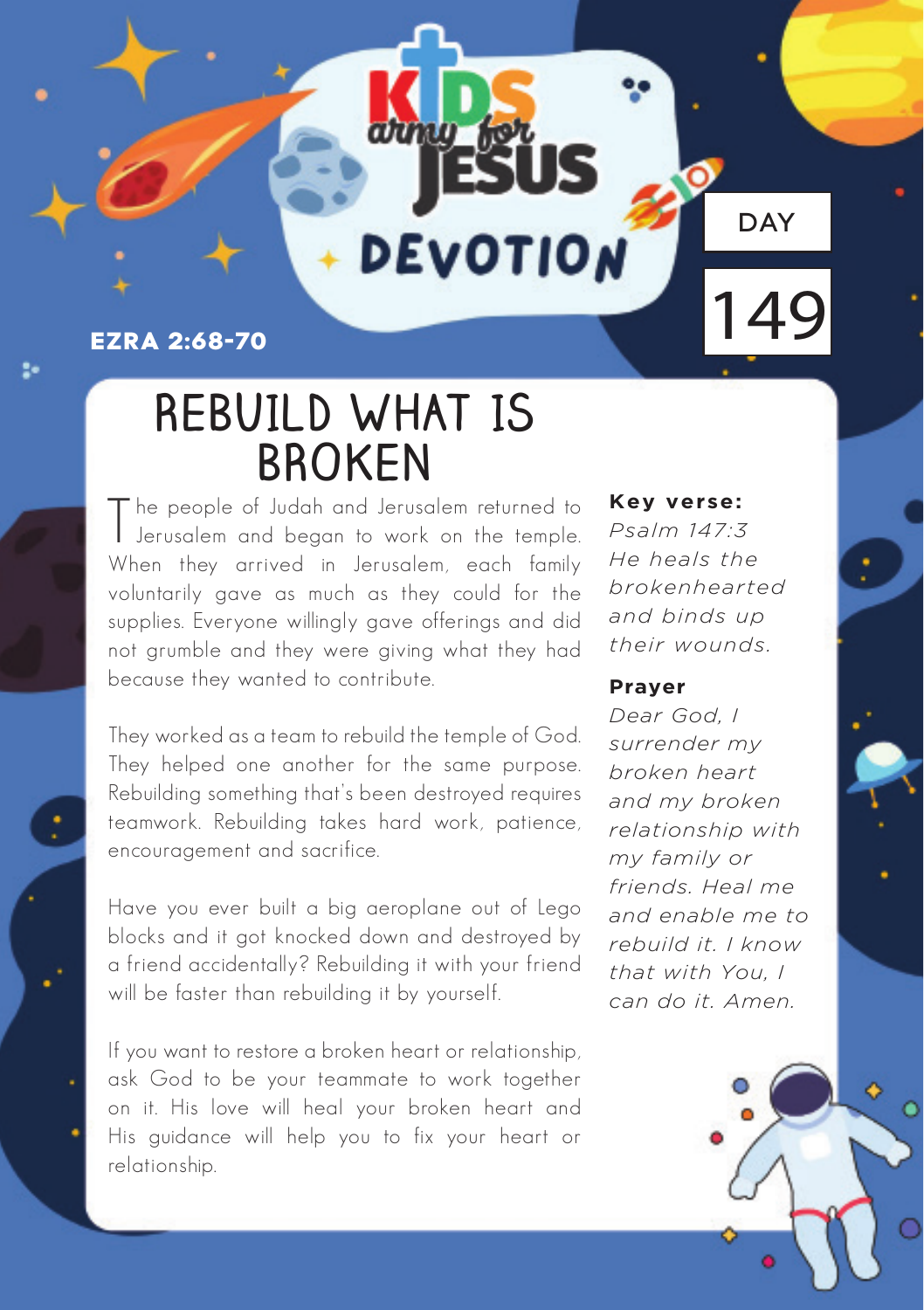#### **Ezra 4:1-5**

24

# **SAY NO TO BULLYING**

DEVOTION

T he enemies of the people of Judah and Benjamin found out that they were rebuilding the temple. They wanted to take part in it but their request was rejected. The enemies were not happy and they came up with many wicked ideas and actions to delay the progress of the rebuilding of the temple of God.

The enemies tried to discourage and intimidate the people of Israel. They even bribed the officials to work against them. They literally bullied the Israelites.

Bullying is an action of mistreating someone vulnerable done by someone who is stronger or more powerful. Obviously, bullying is not Godly. You and I are called to love others and not to bully people.

As God has shown us His mercy, let's live a life that shows His mercy by being kind to others, by standing up for the weak when they are bullied, by preventing bullying as best as you can through appropriate actions and by praying for those who bully and who are bullied.

#### **Key verse:**

*Proverbs 10:12 Hatred stirs up conflict, but love covers over all wrongs.*

DAY

150

#### **Prayer**

*Dear God, I forgive those who bullied me in the past. I believe Your grace has healed me. I pray for those who bully to repent and for them to be able to feel Your mercy in their heart. Amen.*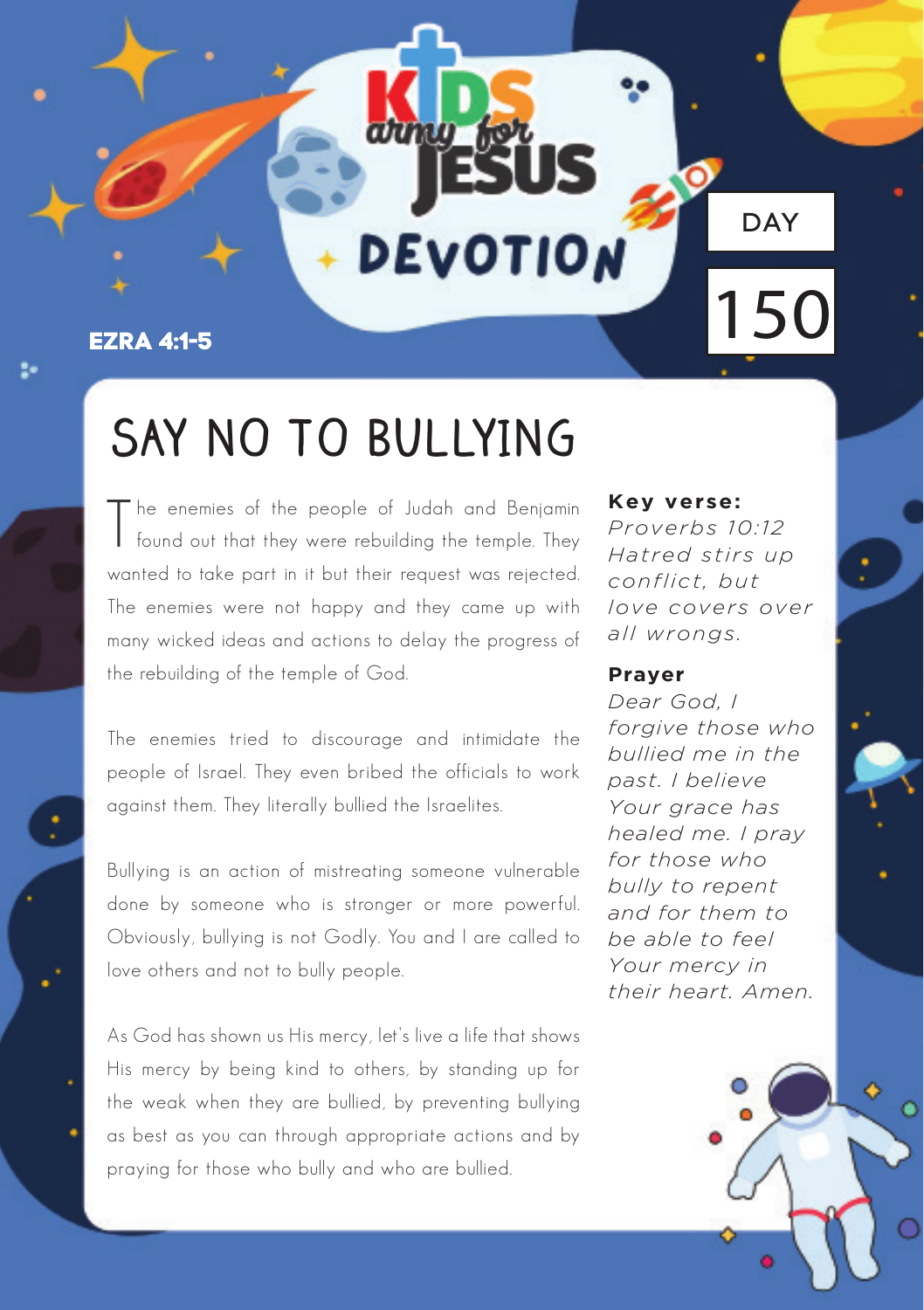### **Ezra 7:6-28**

9

## **GOD'S HAND IS ON YOU**

**DEVOTION** 

Ezra was a priest and a teacher who had studied the Scriptures very closely. He was considered as a respectable man by King Artaxerxes who sent him a letter. In the letter he was telling Ezra to be in charge of the supply for the temple of God. He was entrusted to doing whatever seemed best with the gold and silver. Wow, what a privilege!

Ezra acquired some wonderful privileges in his life and he knew that it all happened because God's hand was upon him. It was God's power that was at work in and around Ezra that brought him success.

The hand of God usually represents favour and grace. It meant Ezra was covered in the favour and grace of God, and God ensured everything Ezra needed would be taken care of. That was the key to Ezra's success.

The key to Ezra's success can be yours too. The way to get the most out of your life is to have God's hand upon you. When the hand of God is upon you, you will fulfill His purposes in your life and you will be able to follow His lead.

**Key verse:** 

*Ezra 7:6 The king had granted him everything he asked, for the hand of the Lord his God was on him.*

**DAY** 

151

#### **Prayer**

*Dear God, thank You for Your words. Because the hand of the Lord my God is on me, I have faith that I walk with Your love, mercy and protection each day. Thank You that Your gracious hand is on me. Amen.*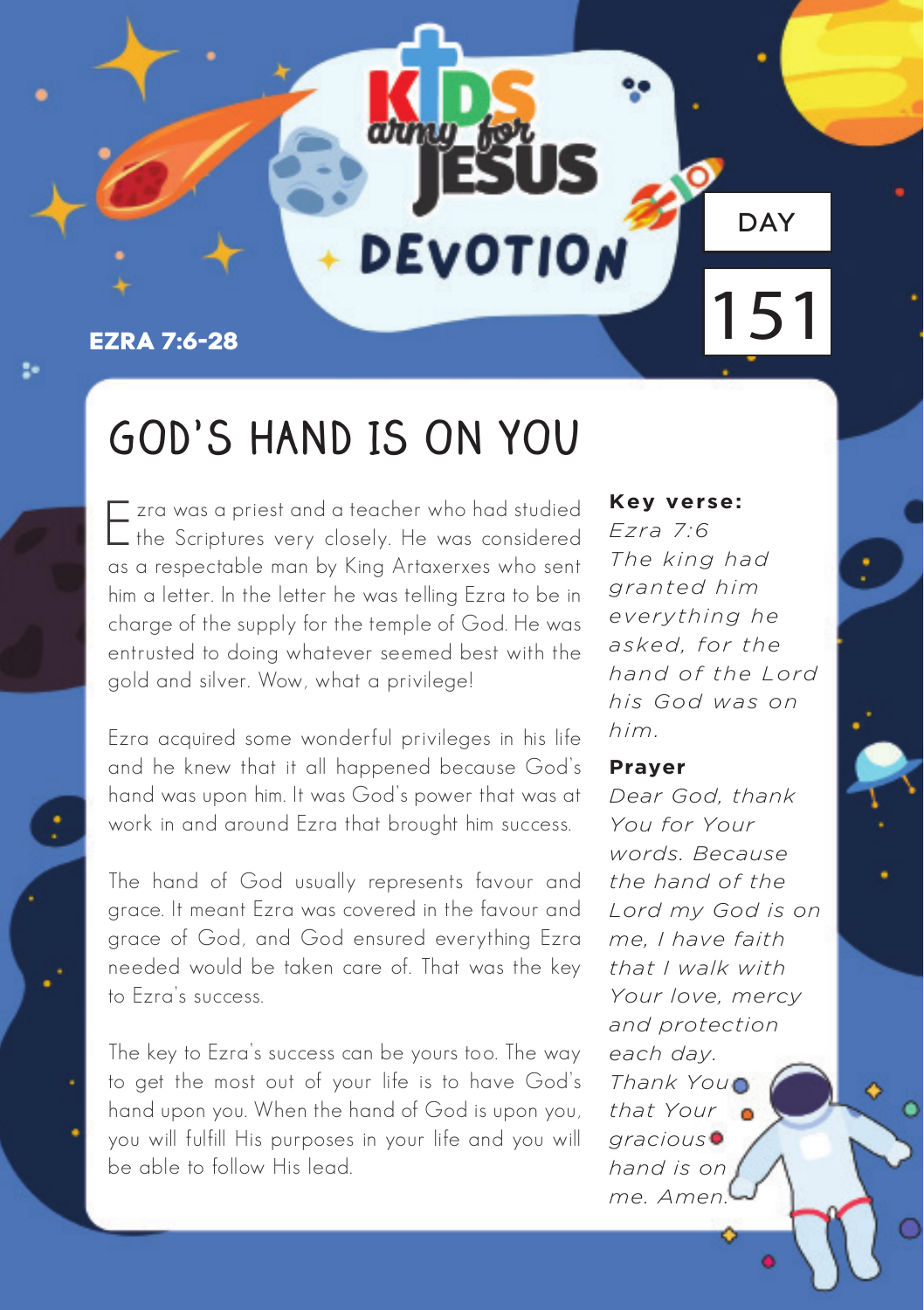#### **Ezra 9:5-14**

### **GOD NEVER LEAVES YOU**

DEVOTION

Ezra was grieved and he wept because of the sins that the Israelites committed. Ezra was someone with power and authority among his nation. He actually had the authority to punish, judge or rebuke those who committed sins.

However, he prayed and confessed for all the wrongdoings of the Israelites even though he was not the one who committed the sins. He was grieved that the Israelites had sinned against God.

Ezra remembered that during their exile, God had been gracious and had provided them a place. Even though they were under the power of the Persians, God had not forsaken them. And in His time, God gave them freedom. God gave them a second chance and protected them.

Ezra knew that God would discipline His children, but God would NEVER abandon nor leave His children. Ezra's God is your God too! How blessed we are to have a God who is quick to forgive our sins as long as we confess and ask for His forgiveness. No matter what you think or how you feel, God will never leave us.

#### **Key verse:**

*Psalm 94:14 The Lord won't leave His people. He will not give up His children.*

DAY

152

#### **Prayer**

*Dear God, thank You for always loving me and forgiving me. Thank You for never leaving me alone. Amen.*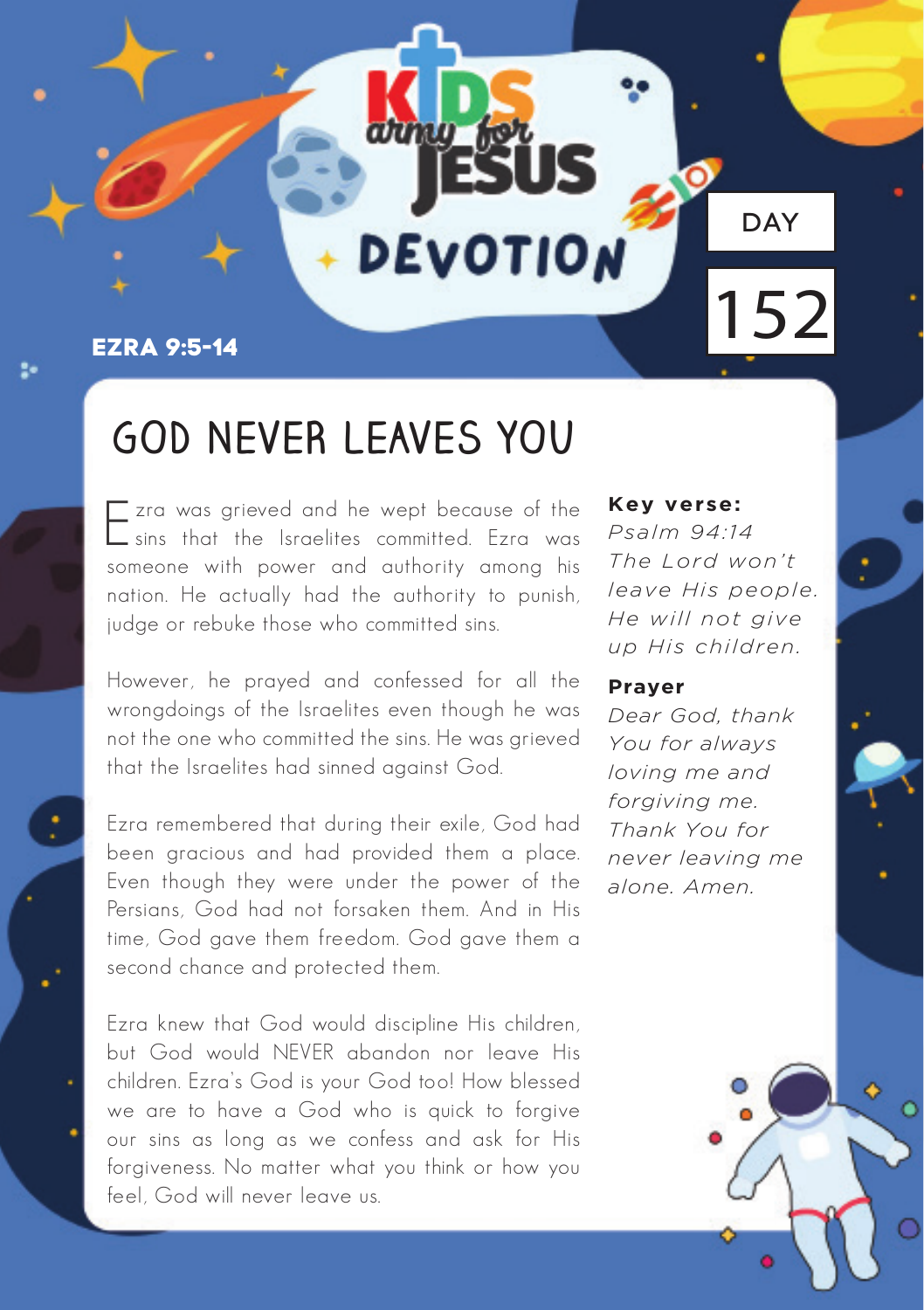**Nehemiah 2:1-8 & 13-16**

9

## **CHRIST'S SELFLESSNESS**

DEVOTION

Nehemiah was a Jewish cupbearer to a king named Artaxerxes. A cupbearer was a highrank official in charge of serving the king and he lived comfortably in the city. When Nehemiah received news about Jerusalem's wall being broken, he was so downcast. This made the king ask him what was bothering him. Nehemiah told him what had happened and requested his permission to go and repair the wall. King Artaxerxes granted Nehemiah's request.

When Nehemiah was in Jerusalem, he did not live as comfortably as he used to live. He was only with a few other men and he had to examine the wall of Jerusalem and figure out what he could do. He had to do it only at night to avoid any suspicion from others.

Nehemiah left his comfortable life in order to help the Israelites to rebuild the wall. He was a selfless man.

Sometimes, we might get tempted to be selfish but when God's love lives in our heart, it will not be that hard to choose to be selfless. Jesus Himself has shown us His selflessness. He came from Heaven to earth to sacrifice His life for all of us.

**Key verse:** 

*1 Corinthians 10:24 No one should try to do what will help only himself. He should try to do what is good for others.*

DAY

153

#### **Prayer**

*Dear Jesus, teach me to be selfless like You. Please guide and help me to be a selfless person to the people around me. Amen.*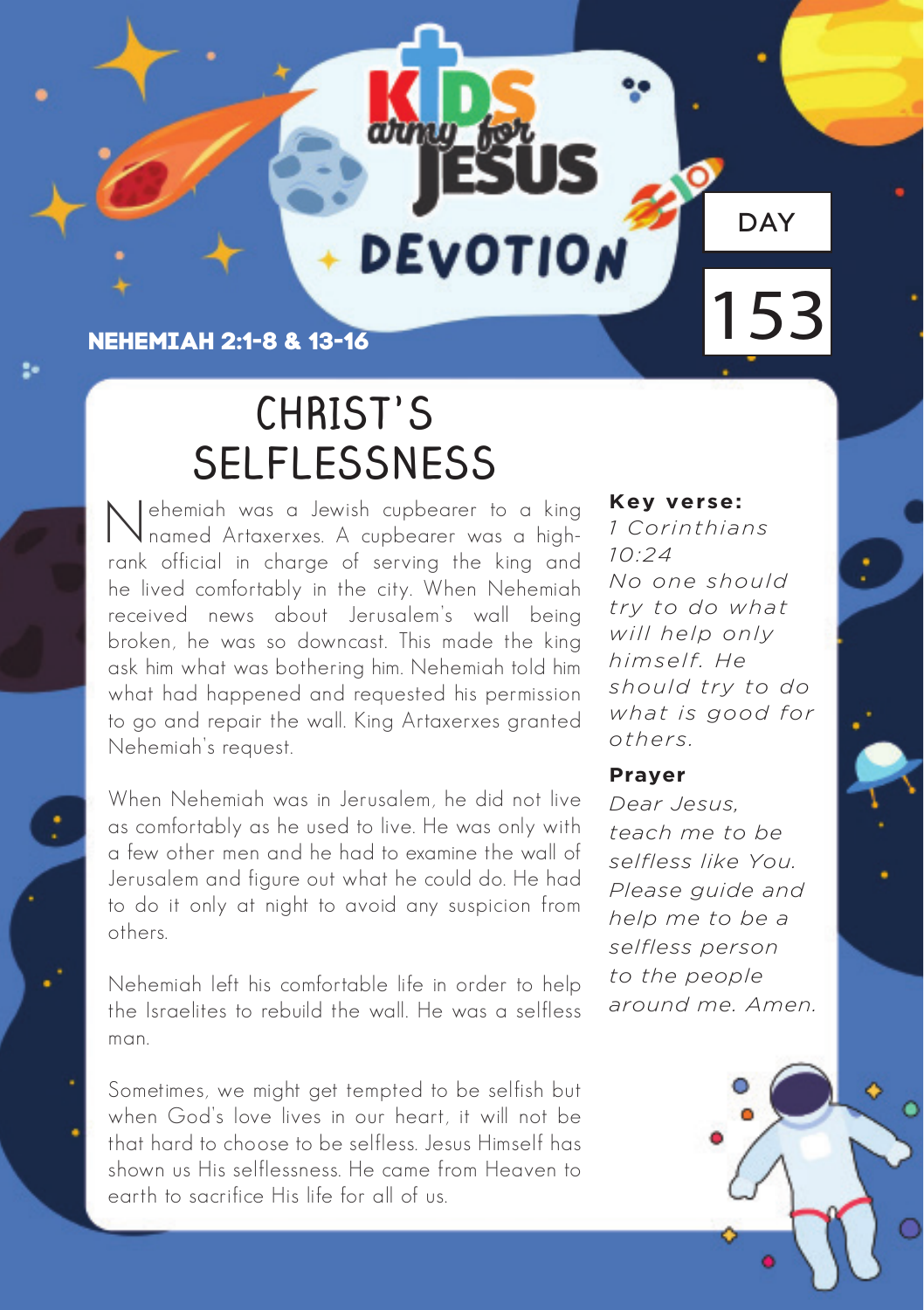### **Nehemiah 4:1-14**

### **MATCHLESS DEFENDER**

DEVOTION

*<u>I* hen Nehemiah was leading the people</u> rebuilding the wall, there were some people who were unhappy with it. They were Sanballat, Tobiah, the Arabs, the Ammonites and the men from Ashdod. They hated them and made fun of them.

Nehemiah's reaction was praiseworthy. He was not scared, distracted nor discouraged. He kept his immovable faith and encouraged the Israelites to keep their faith in God who proved to be a matchless defender.

You might see that nowadays many people are mocking those who do the right things and supporting those who do the wrong things. There are always going to be people in your life who misunderstand you and don't like you while you do not even do something wrong to them. There will always be people who criticize you or judge you while you are actually trying to do the right thing.

Do not be discouraged when the world seems to oppose you just because you are doing something right. Have courage and faith in God.

#### **Key verse:**

*Psalm 62:6 He is my rock, who saves me. He protects me like a strong, walled city. I will not be defeated.*

DAY

154

#### **Prayer**

*Dear God, I find peace in You. I will not be discouraged with what the world throws at me. Rather I will put my faith in You as You are my matchless defender. Nothing can go against You. Amen.*